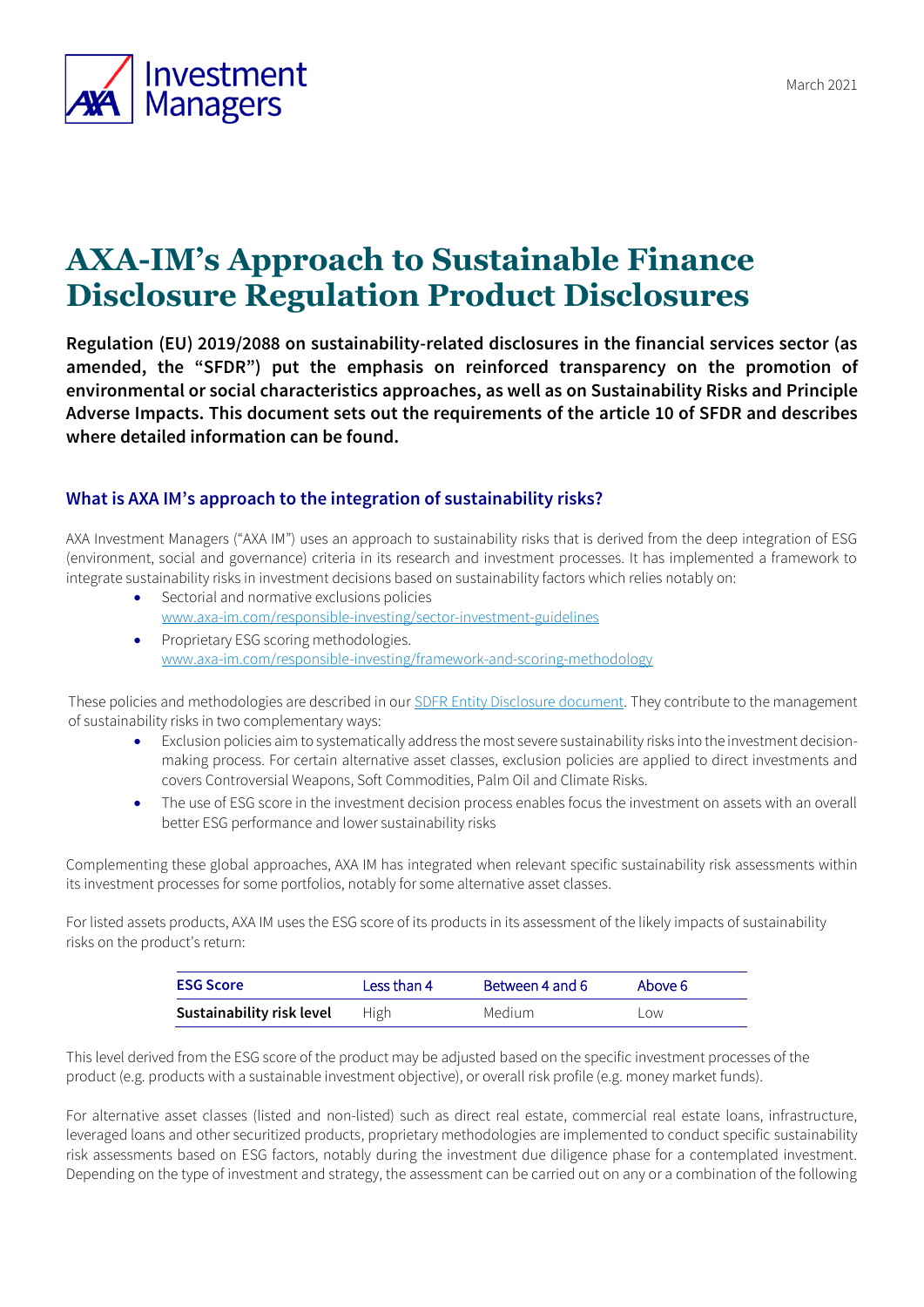

items, without limitation: the underlying asset (including the issuer), the sector, the counterparty of the trade, the originator, servicer, or manager of underlying portfolio. For indirect investment, the due diligence may cover, among ESG factors, the assessment of the exclusion policies implemented by the relevant counterparty, originator, servicer, or manager of underlying portfolio.

One of the main limitations of these approaches is related to the limited availability of data relevant to assess Sustainability Risks: such data is not yet systematically disclosed by issuers, and when disclosed may follow various methodologies. Most of the ESG factors information is based on historical data that may not reflect the future ESG performance or risks of the investments. The assessment of the impact of Sustainability risks on the performance of a given product is difficult to predict and is subject to inherent limitations such as the availability and quality of the data.

## **Where can information be found about the approach in place for products which promote environmental or social characteristics ("Article 8")?**

AXA IM Article 8 products incorporate ESG criteria throughout the investment process, with ESG information used in addition to traditional financial information to make investment decisions. Those products follow AXA IM Responsible Investment framework, enabling them to promote, among other characteristics, environmental or social characteristics, or a combination of those characteristics, while ensuring that the companies in which the investments are made follow good governance practices.

For open funds, information on how those characteristics are met can be found in the prospectus of the product, which is available in AXA IM's Fund Center: [www.axa-im.com/fund-centre.](http://www.axa-im.com/fund-centre)

For mandates and dedicated funds, this information is available in the prospectus or pre-contractual information disclosure made available to clients, via their usual Client Service correspondents.

### **Where can information be found about the approach in place for open funds which have sustainable investment as an objective ("Article 9")?**

AXA IM Article 9 products are designed with the purpose of supporting the transition to a more sustainable economy, with investment decisions guided by either ESG themes or measurable/positive impact. ESG criteria is central to the securityselection and portfolio-construction process.

For open funds, information on these sustainable investment objectives can be found in the prospectus of the product, which is available in AXA IM's Fund Center: [www.axa-im.com/fund-centre.](http://www.axa-im.com/fund-centre) 

For mandates and dedicated funds, this information is available in the prospectus or pre-contractual information disclosure made available to clients, via their usual Client Service correspondants.

#### **Where can information be found about the categorisation of a product?**

From April 2021, the SFDR category of each product will be made available in the "European MiFID Template" ("EMT") published by AXA IM. Clients may request this EMT or further information on AXA IM's approach to SFDR regulation through their usual Client Service correspondents.

#### **Where can information be found on the ESG framework and methodologies used by AXA IM?**